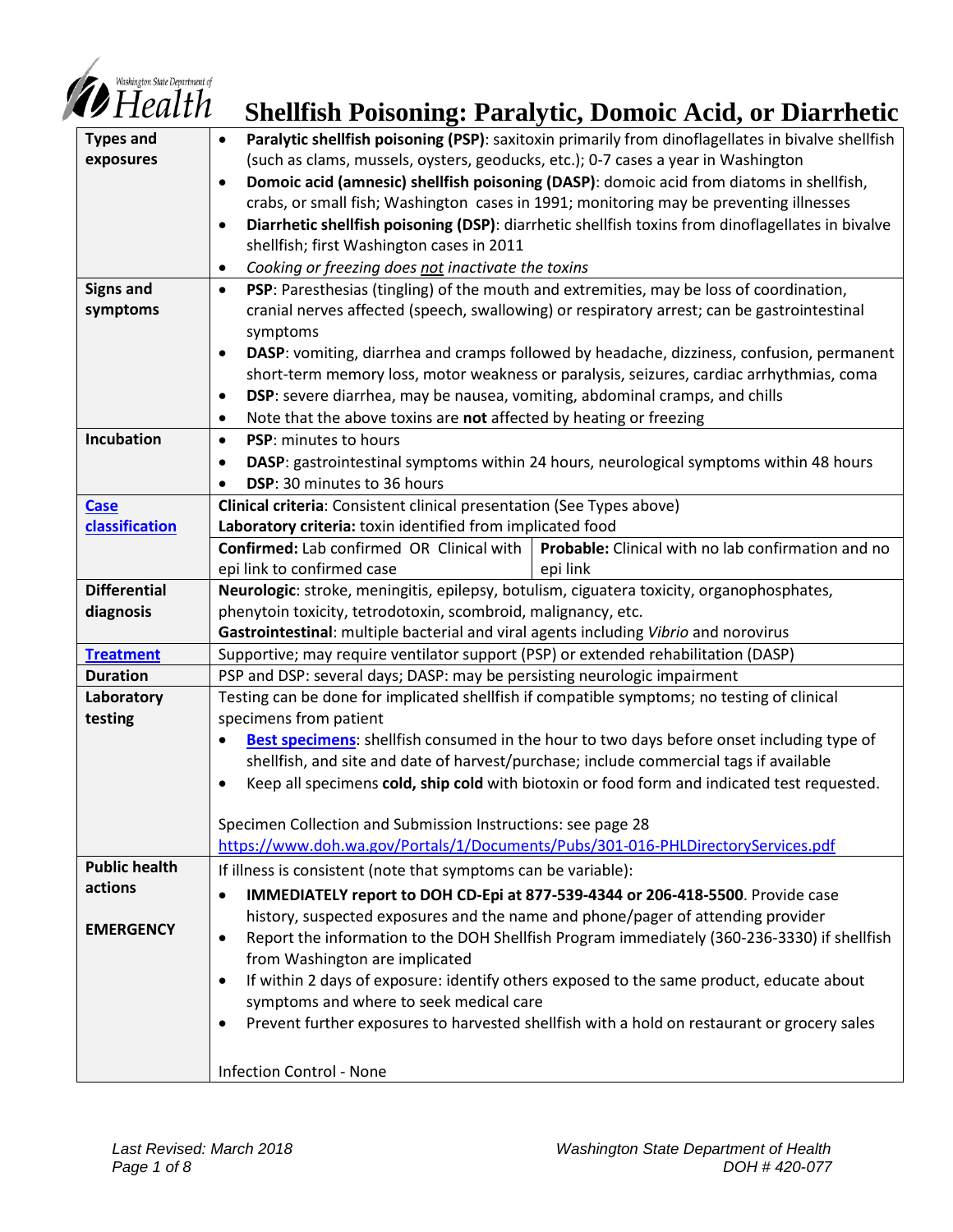# **Shellfish Poisoning: Paralytic, Domoic Acid, or Diarrhetic**

# **1. DISEASE REPORTING**

## **A. Purpose of Reporting and Surveillance**

- 1. To identify whether the source of transmission is a major public health concern (e.g., a commercial shellfish product or recreational harvest area) and to prevent further transmission from such sources.
- 2. To identify others who shared the exposure and educate them regarding symptoms of shellfish poisoning to facilitate rapid diagnosis.
- 3. When the source is a risk to only a few individuals (e.g., shellfish harvested from an area closed to harvesting), to inform those individuals how they can reduce their risk of future exposure.

## **B. Legal Reporting Requirements**

- 1. Health care providers: **immediately notifiable to local health jurisdiction.**
- 2. Health care facilities: **immediately notifiable to local health jurisdiction**.
- 3. Laboratories: no requirements for reporting.
- 4. Local health jurisdictions: **immediately notifiable to the Washington State Department of Health (DOH) Office of Communicable Disease Epidemiology (CDE) (206-418-5500 or 1-877-539-4344)**.

## **C. Local Health Jurisdiction Investigation Responsibilities**

- 1. **Immediately** begin an investigation to determine the likelihood of the diagnosis and potential sources of exposure.
- 2. Notify CDE (206-418-5500 or 1-877-539-4344) or the DOH Shellfish Program (360-236- 3330) of potential sources of exposure; prevent consumption of remaining potentially contaminated shellfish.
- 3. Facilitate the collection and transport of potentially contaminated shellfish for testing at Washington State Public Health Laboratories.
- 4. Report all *confirmed* and *probable* cases to CDE (see definitions below). Complete the standard case report form [\(https://www.doh.wa.gov/Portals/1/Documents/5100/210-040-](https://www.doh.wa.gov/Portals/1/Documents/5100/210-040-ReportForm-SFPoison.pdf) [ReportForm-SFPoison.pdf\)](https://www.doh.wa.gov/Portals/1/Documents/5100/210-040-ReportForm-SFPoison.pdf) and enter the data into the Washington Disease Reporting System (WDRS) or other electronic reporting system.

# **2A. PARALYTIC SHELLFISH POISONING AND ITS EPIDEMIOLOGY**

## **A. Etiologic Agent**

Paralytic shellfish poisoning (PSP) is caused by ingesting shellfish containing saxitoxins, heat-stable toxins produced by a type of phytoplankton called dinoflagellates, including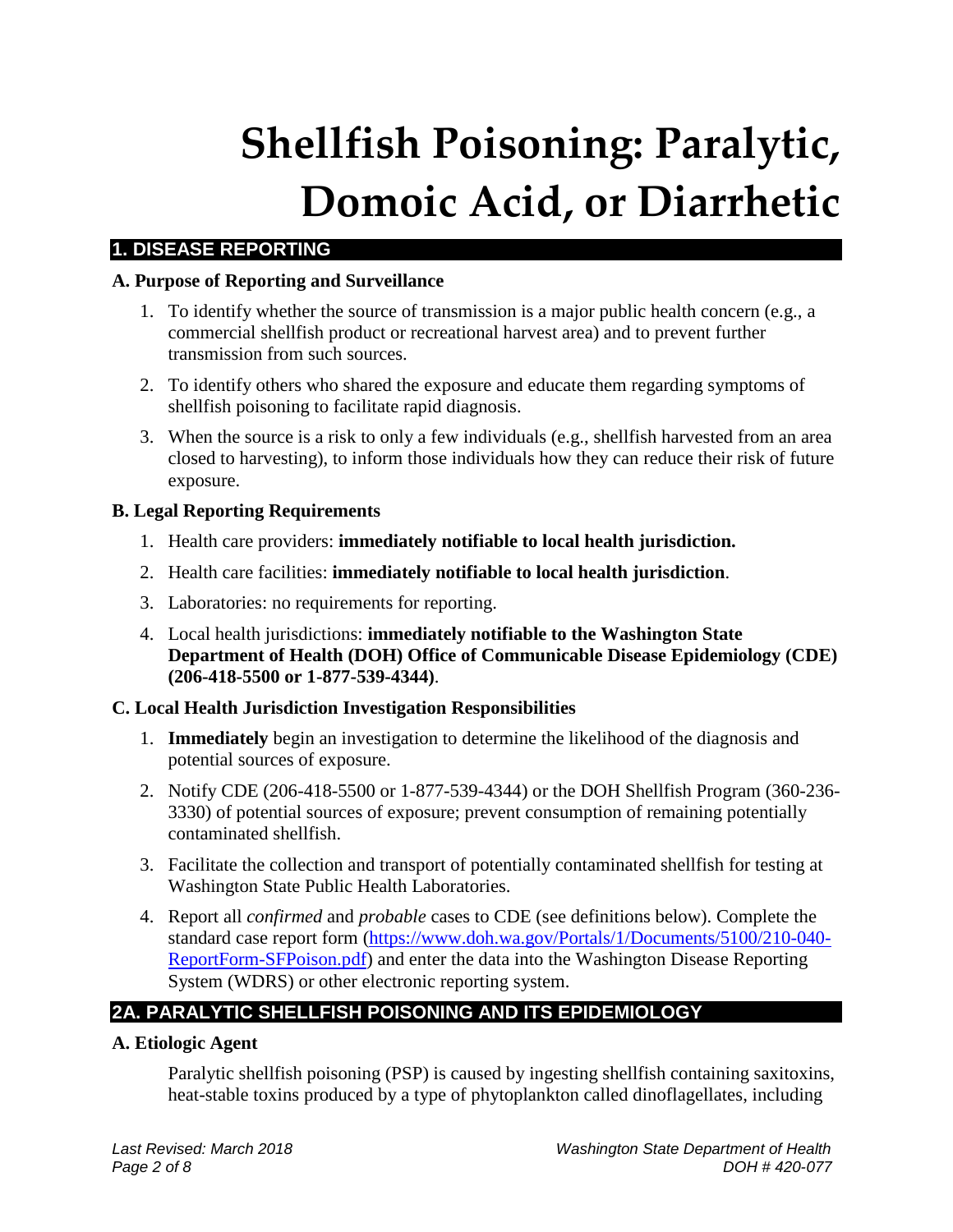species of *Alexandrium*. Molluscan shellfish (with hinged shells such as clams, mussels, oysters, geoduck, etc.) are filter feeders that ingest the phytoplankton and concentrate the toxins in their systems. The concentration of saxitoxins in shellfish often increases when warm temperatures, sunlight and nutrient–rich water cause plankton to rapidly reproduce or "bloom." The presence of "red tides" or reddish discoloration of the water during an algae bloom are not necessarily associated with increased levels of saxitoxins and toxic algae blooms can also occur without discoloration of the water. Blooms of the causative *Alexandrium* species occur several times each year, primarily from April through October. After concentrating toxin, most shellfish remain toxic for several weeks after the bloom subsides. However, some shellfish species including butter clams can remain toxic for more than a year after a bloom.

## **B. Description of Illness**

Paralytic shellfish poisoning presents with neurologic symptoms frequently accompanied by gastrointestinal symptoms. Paresthesias (tingling, numbness) of the mouth and extremities are the initial and most common neurologic complaint. In severe cases, ataxia (loss of coordination), dysphonia (difficulty speaking), dysphagia (difficulty swallowing) and total muscle paralysis with respiratory arrest and death may occur (if supportive care is not received). Symptoms usually resolve within a few days and recovery is complete.

## **C. Paralytic Shellfish Poisoning in Washington State**

In recent years, DOH has received 0–7 reports of paralytic shellfish poisoning (PSP) annually. The Shellfish Program tests Washington shellfish for marine biotoxins year round. Areas are closed to harvesting if shellfish toxin levels exceed 80 µgm/100 gm. The DOH 24-hour PSP hotline (800-562-5632) tracks shellfish harvest areas closed due to marine biotoxins. Most paralytic shellfish poisoning cases occur in individuals or small groups gathering shellfish from areas closed to recreational (non-commercial) harvesting.

## **D. Reservoirs**

Paralytic shellfish poisoning is particularly common in bivalve mollusks (e.g., clams, oysters) harvested from colder waters above 30° N and below 30° S latitude, but may occur in tropical waters as well. In the United States, paralytic shellfish poisoning is primarily a problem in Alaska, California, Washington, and the New England states.

## **E. Modes of Transmission**

Paralytic shellfish poisoning is acquired by eating shellfish containing the toxin. *Cooking or freezing does not inactivate the toxin.*

## **F. Incubation Period**

Symptoms occur minutes to hours after eating contaminated shellfish.

## **G. Period of Communicability**

Paralytic shellfish poisoning is not transmitted from person to person.

## **H. Treatment**

Symptoms resolve spontaneously in a few days. Treatment is supportive and may require intensive care and ventilatory support for a short period.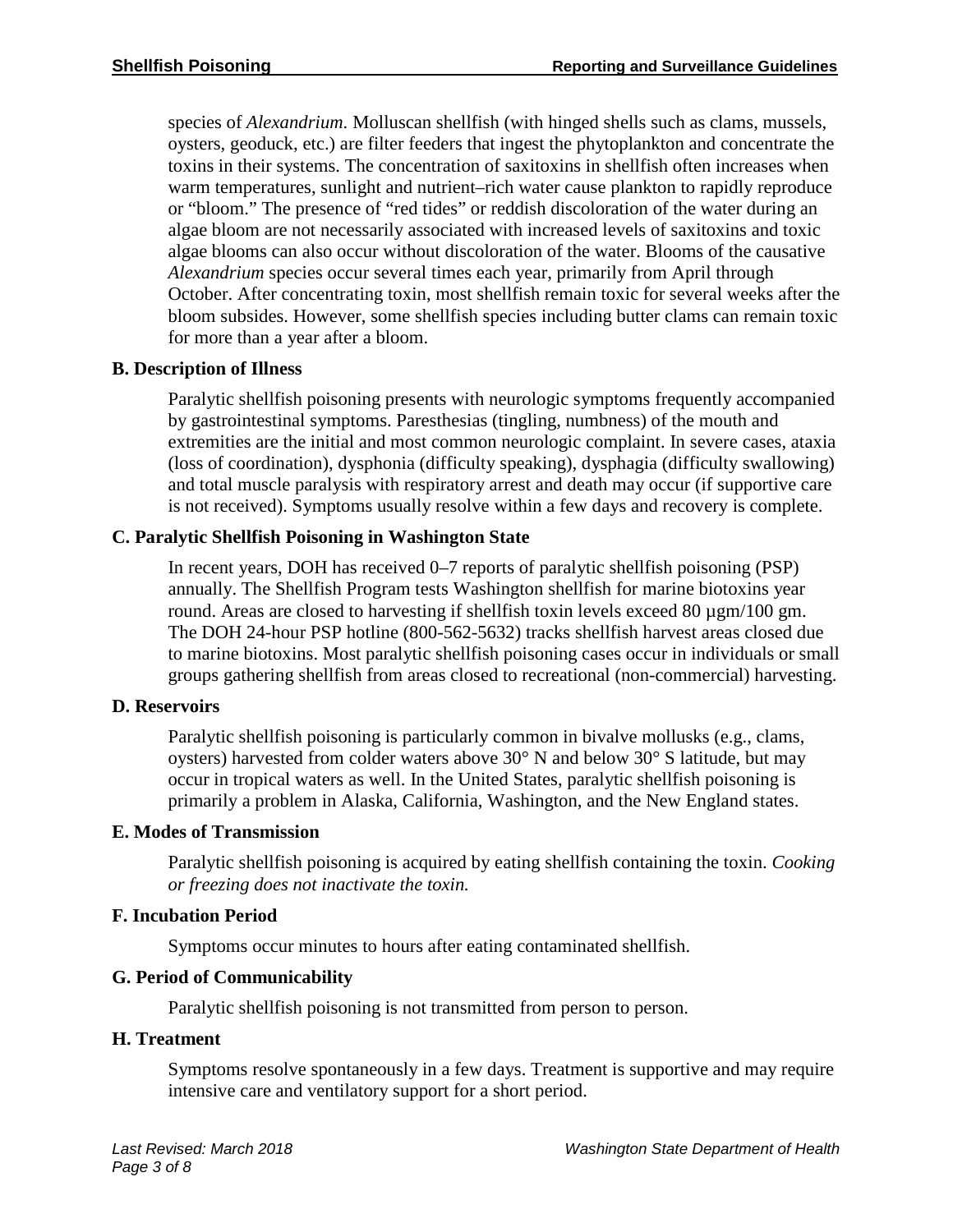## **2B. DOMOIC ACID POISONING AND ITS EPIDEMIOLOGY**

#### **A. Etiologic Agent**

Domoic acid shellfish poisoning, also called amnesic shellfish poisoning, results from ingesting molluscan shellfish or crabs with high levels of domoic acid, a heat-stable toxin produced by marine diatom species of the genus *Pseudo-nitzschia.* Anchovies and sardines can also accumulate the toxin. The first reported outbreak was in 1987 in Prince Edward Island, Canada, involving over 100 cases and three deaths. Subsequent avian outbreaks have been identified in pelicans and cormorants in California.

#### **B. Description of Illness**

Gastrointestinal symptoms of vomiting, diarrhea and abdominal cramps begin within 24 hours. Neurological symptoms may occur within 48 hours including headache, dizziness, confusion, permanent short-term memory loss, motor weakness or paralysis, seizures, profuse respiratory secretions, cardiac arrhythmias, coma and possibly death.

## **C. Domoic Acid Shellfish Poisoning in Washington State**

In 1991 high domoic acid levels were identified in Washington shellfish and 29 cases of illness were retrospectively associated with razor clams. In recent years, monitoring has identified domoic acid at unsafe levels in razor clams and Dungeness crab from Washington's coast, as well as its presence in clams, mussels, and oysters. No cases have been confirmed since 1991, which may reflect testing and closures of risk areas.

#### **D. Reservoirs**

Domoic acid poisoning is associated with bivalve mollusks, crabs, sardines, or anchovies harvested from both coasts but particularly the Pacific Coast during late summer and fall. In the United States, domoic poisoning has affected primarily marine birds.

## **E. Modes of Transmission**

Domoic acid shellfish poisoning is acquired by eating molluscan shellfish or crabs containing the toxin. *Cooking or freezing does not inactivate the toxin.*

## **F. Incubation Period**

Symptoms occur 15 minutes to 38 hours after eating contaminated shellfish.

#### **G. Period of Communicability**

Domoic acid shellfish poisoning is not transmitted from person to person.

## **H. Treatment**

Treatment is supportive and may require extended rehabilitation.

# **2C. DIARRHETIC SHELLFISH POISONING AND ITS EPIDEMIOLOGY**

#### **A. Etiologic Agent**

Diarrhetic shellfish poisoning (DSP) is caused by eating shellfish containing heat stable diarrhetic shellfish toxins produced by marine dinoflagellates including *Dinophysis*. Molluscan shellfish concentrate the toxins. The Netherlands reported the first outbreak in the 1960s. Europe and Japan are the areas most affected, but cases occur worldwide.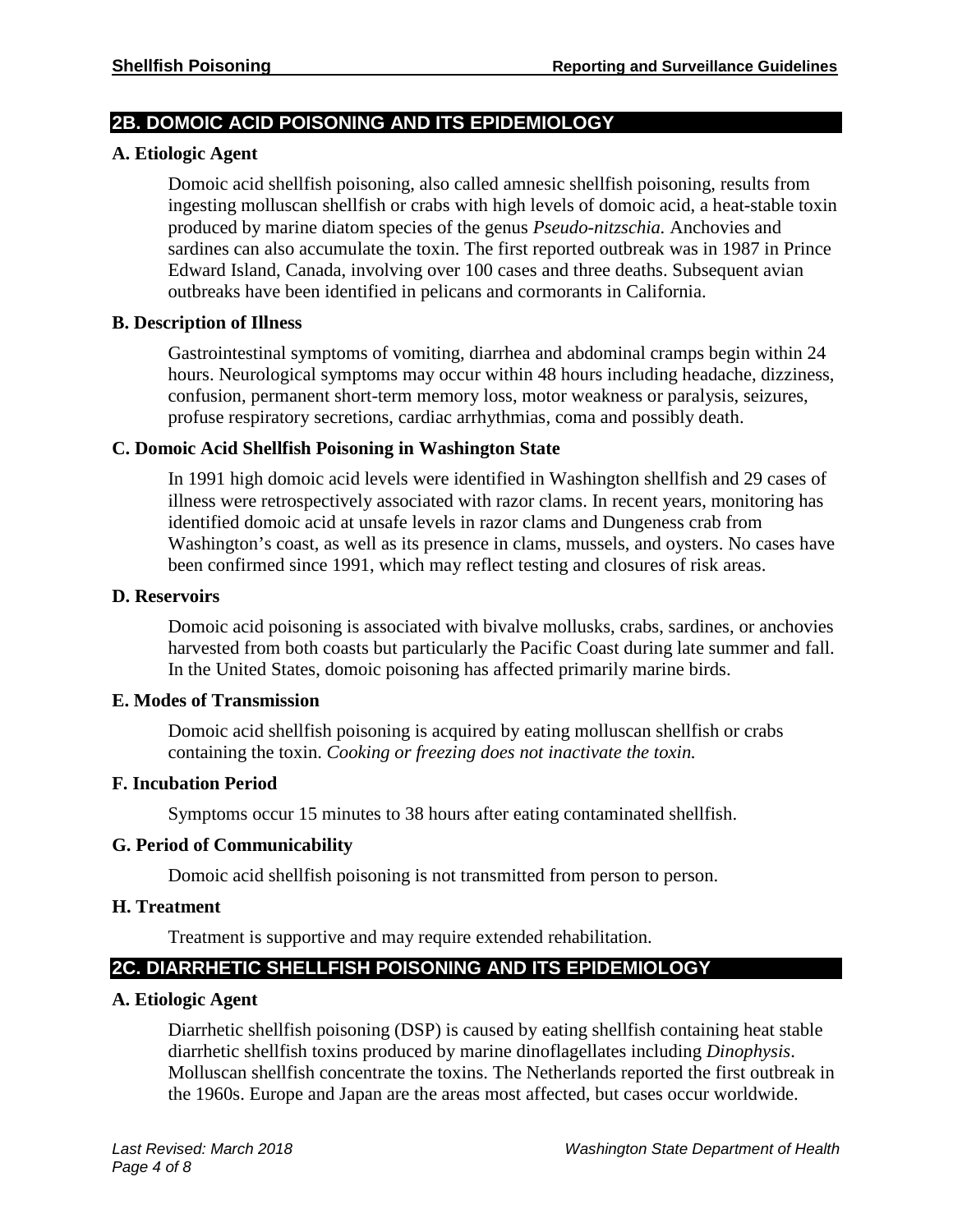## **B. Description of Illness**

Diarrhetic shellfish poisoning is characterized by severe diarrhea, sometimes with nausea, vomiting, abdominal cramps, and chills. No fatalities have been reported.

## **C. Diarrhetic Shellfish Poisoning in Washington State**

In 2011, three cases in a family were associated with cooked mussels from Puget Sound (Sequim Bay): [https://wwwnc.cdc.gov/eid/article/19/8/12-1824\\_article](https://wwwnc.cdc.gov/eid/article/19/8/12-1824_article)

## **D. Reservoirs**

Diarrhetic shellfish poisoning is associated with bivalve mollusks.

## **E. Modes of Transmission**

Diarrhetic shellfish poisoning is acquired by eating shellfish containing diarrhetic shellfish toxins. *Cooking or freezing does not inactivate the toxin.*

## **F. Incubation Period**

Symptoms occur 30 minutes to 36 hours of eating contaminated shellfish.

## **G. Period of Communicability**

Diarrhetic shellfish poisoning is not transmitted from person to person.

## **H. Treatment**

Treatment is supportive and may require rehydration and electrolyte replacement.

# <span id="page-4-0"></span>**3. CASE DEFINITIONS**

## **Paralytic Shellfish Poisoning**

## **A. Clinical Criteria for Diagnosis**

Onset of neurological symptoms (paresthesias, ataxia, cranial nerve abnormalities, paralysis, etc.) with or without gastrointestinal symptoms within minutes to hours of shellfish ingestion.

## **B. Laboratory Criteria for Diagnosis**

Identification of saxitoxin in epidemiologically implicated food.

## **C. Case Definition**

*Probable*: A clinically compatible case that is not laboratory confirmed and not epidemiologically linked to a confirmed case.

*Confirmed*: A case that is laboratory confirmed OR a case that meets the clinical case definition, is not laboratory confirmed, and is epidemiologically linked to a laboratory confirmed case.

## **Domoic Acid Shellfish Poisoning**

## **A. Clinical Criteria for Diagnosis**

Onset of gastrointestinal symptoms (vomiting, diarrhea, abdominal cramps) within 24 hours of shellfish ingestion; may be neurological symptoms (headache, memory loss,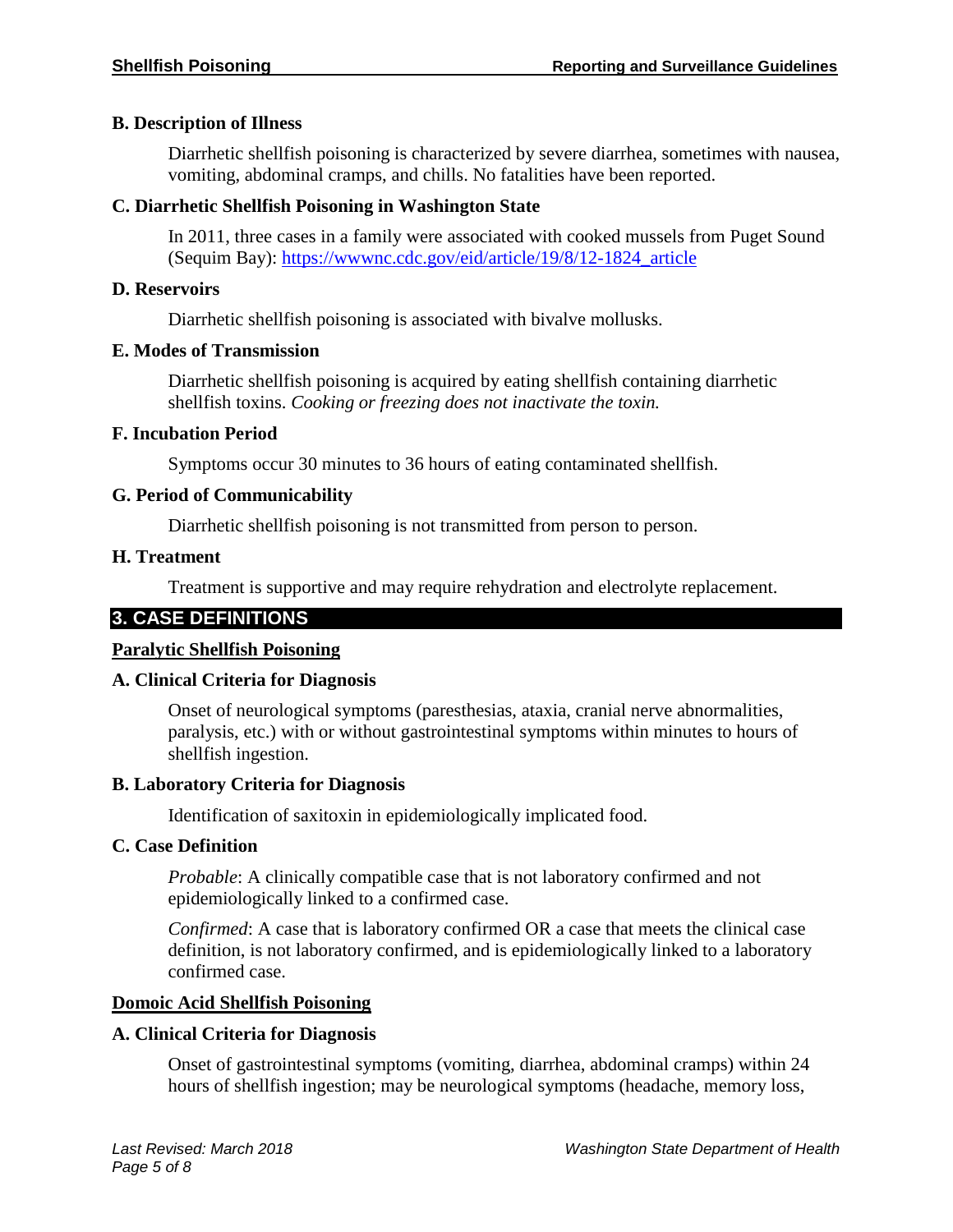dizziness, confusion, motor weakness, paralysis, seizures) within 48 hours of shellfish ingestion.

## **B. Laboratory Criteria for Diagnosis**

Identification of domoic acid in epidemiologically implicated food.

## **C. Case Definition**

*Probable*: A clinically compatible case that is not laboratory confirmed and not epidemiologically linked to a confirmed case.

*Confirmed*: A case that is laboratory confirmed OR a case that meets the clinical case definition, is not laboratory confirmed, and is epidemiologically linked to a laboratory confirmed case.

## **Diarrhetic Shellfish Poisoning**

## **A. Clinical Criteria for Diagnosis**

Onset of diarrhea or other gastrointestinal symptoms within 0.5-36 hours of shellfish ingestion

## **B. Laboratory Criteria for Diagnosis**

Identification of diarrhetic shellfish toxin in epidemiologically implicated food.

## **C. Case Definition**

*Probable*: A clinically compatible case that is not laboratory confirmed and not epidemiologically linked to a confirmed case.

*Confirmed*: A case that is laboratory confirmed OR a case that meets the clinical case definition, is not laboratory confirmed, and is epidemiologically linked to a laboratory confirmed case.

# <span id="page-5-0"></span>**4. DIAGNOSIS AND LABORATORY SERVICES**

## **A. Diagnosis**

Tests are not readily available to detect saxitoxin, domoic acid, or diarrhetic shellfish toxins in clinical specimens from a patient and are not required for case classification. Confirm the diagnosis in a patient with compatible clinical symptoms by toxin testing of epidemiologically implicated shellfish or seafood.

## **B. Services Available at the Washington State Public Health Laboratories (PHL)**

PHL can test shellfish for saxitoxins, domoic acid and diarrhetic shellfish toxins. If implicated product is available, consult the Office of Communicable Disease Epidemiology or DOH Shellfish Program to arrange for testing. Include full details about the source of the product such as beach of collection, commercial shellfish tags from a restaurant, or point of purchase.

For food or environmental specimens, have an identifier that will link back to the patient (e.g., name) both on the specimen label and on the submission form. Mark on the submission form that there is an associated illness. Due to laboratory accreditation standards, specimens will be rejected for testing if not properly identified.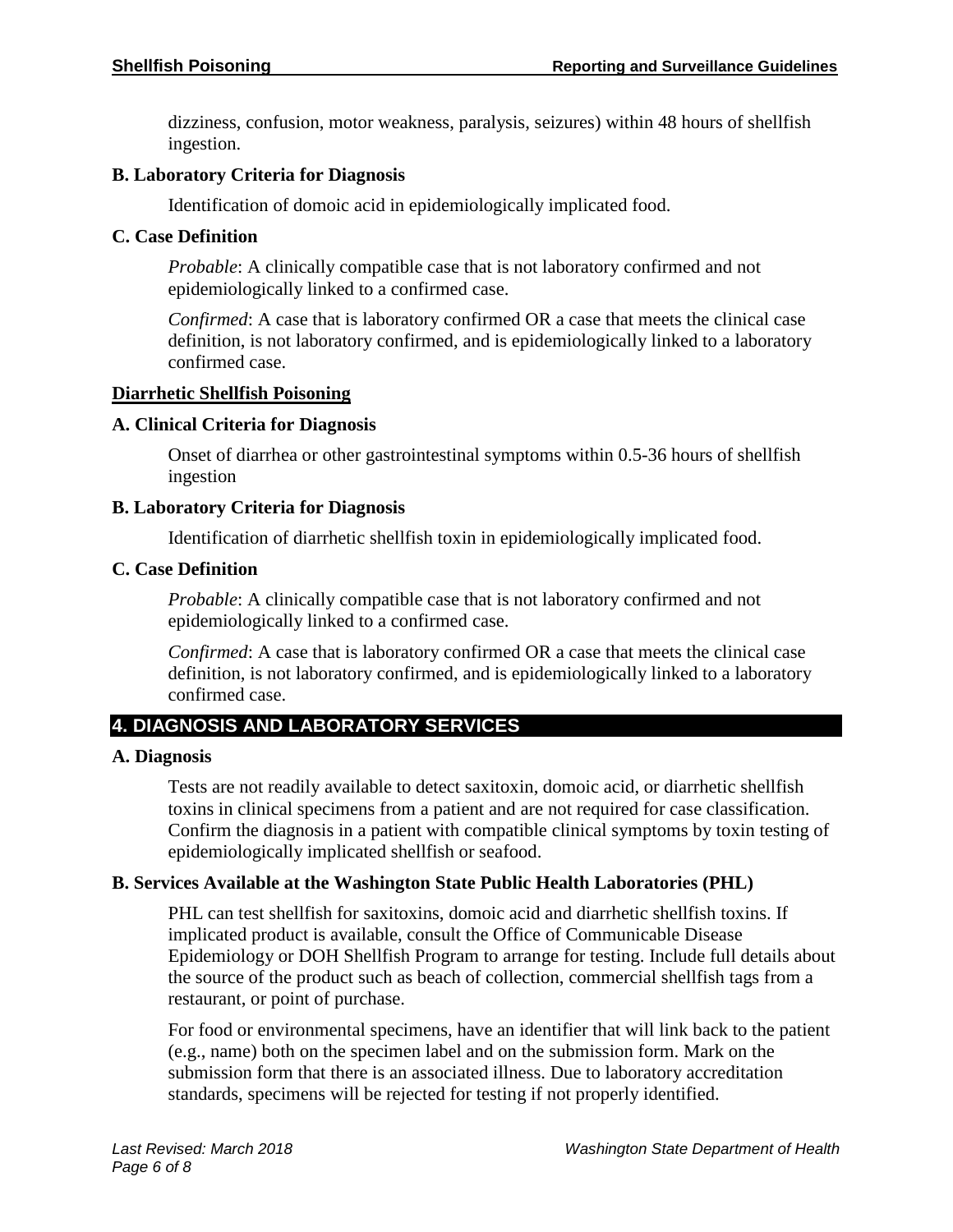## **C. Specimen Collection**

For instructions on collecting or shipping shellfish to PHL, contact the Shellfish Program (360) 236-3330. Use a biotoxin or food form. The PHL Directory of Services has instructions for handling food specimens:

<https://www.doh.wa.gov/Portals/1/Documents/Pubs/301-016-PHLDirectoryServices.pdf>

When submitting commercial food specimens, keep the food item in the original package and include all available documentation regarding the purchase of the item including date and location of purchase, and receipts if available. Ship cold.

## <span id="page-6-0"></span>**5. ROUTINE CASE INVESTIGATION**

Interview the case and others who may be able to provide pertinent information.

## **A. Evaluate the Diagnosis**

Review the clinical presentation and determine the likelihood of the diagnosis. The likelihood of the diagnosis will help to determine how aggressively to recall shellfish while confirmatory tests are pending.

## **B. Manage the Case**

No infection control measures since the disease is not spread from person to person.

Treatment is supportive. Case follow up is not needed after treatment.

Contact management is needed only for shared consumption (See 5D).

## **C. Identify Potential Sources of Infection**

Ask the case about shellfish consumed in the hour to two days before onset. Identify sources of shellfish particularly from Washington, Oregon, coastal Texas, and Canadian coastal provinces. Collect details for the type of shellfish eaten, site of harvest/purchase, and date of harvest/purchase. Report the information to the DOH Shellfish Program immediately (360-236-3330) if shellfish from Washington are implicated.

## **D. Management of Other Potentially Exposed Persons**

It is urgent to **immediately** contact persons who shared an exposure with the case and who are still in their incubation periods. Provide information about symptoms and where to obtain treatment if symptoms develop. Office of Communicable Disease Epidemiology is available for healthcare provider consultations (206-418-5500 or 877-539-4344).

## **E. Environmental Evaluation**

Perform a trace-back investigation to determine where the implicated shellfish were harvested. Collect information about the supplier and harvest site of the shellfish. Obtain legally required shellfish tags from retail sites. If possible, obtain shellfish samples for testing at Washington State Public Health Laboratories.

Prevent further consumption of shellfish from the same harvest area until information is gathered by putting a hold on shellfish from the same lot in a restaurant or grocery store. The DOH Shellfish Program is responsible for recalling shellfish harvested from the same site if needed and for initiating a closure for harvesting shellfish from a location.